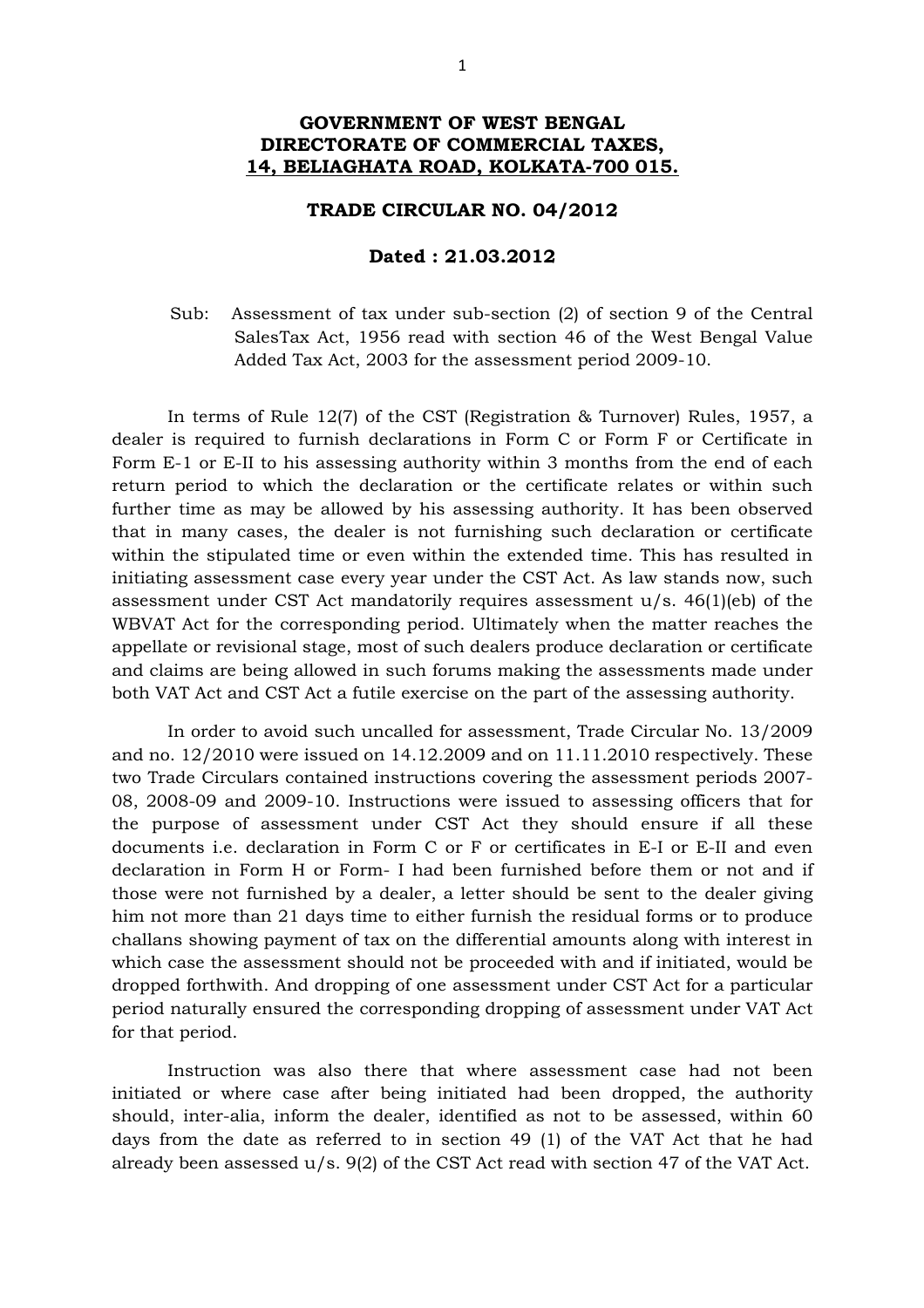The time limit prescribed  $u/s$  49(1) of the VAT Act has already expired for the assessment period 2007-08 and 2008-09. Assessing officer shall have to take step now for the assessment period 2009-10. Meanwhile, one development has come in. Section 47A, inserted to the VAT Act by virtue of West Bengal Finance Act, 2012, has come into operation with effect from 01.09.2011. Assessment of dealers for the period 2009-10, who are registered either as traders or as manufacturers, who have filed returns for 4 quarters, whose turnover of sales during 2009-10 is below Rs. 3 crores and who are not covered  $u/s$ . 116(1), of the VAT Act have automatically come under this newly inserted section 47A of that Act and they are to be dealt with accordingly in terms of that section of that Act.

In effect, the assessment of dealers who are works contractors irrespective of their quantum of contractual transfer price and of dealers having turnover of sales of Rs. 3 crore and above for the assessment year 2009-10, would have to be made following the instruction issued hereinabove in this connection.

 I want to reiterate that the instructions issued so far is not applicable to the following cases :

- 1) Cases where tax under CST Act, '56 has not been paid monthly but quarterly.
- 2) Cases where central sales or stock transfer to outside states were disallowed to any dealer in earlier years on the ground that such central sales or stock transfer were either fictitious or not supported by necessary transport documents.
- 3) Cases where there are certain adverse findings by Central Section, Bureau of Investigation, VAT Audit, Verification Cell or any other authority relating to a particular dealer in regard to tax liability under the WBVAT Act, or CST Act.
- 4) Cases where refund under VAT Act has been claimed by a dealer.
- 5) Cases where a dealer has claimed refund of CST in return after adjustment of ITC.

I want to make it clear again that where initiation under the WBVAT Act has already been made for Forms etc.  $u/s$  46(1)(eb) and under the CST Act, such initiation have to be dropped in line with the instruction issued in Trade Circular No. 12/2010 only for the dealers not covered u/s 47A of the VAT Act.

Authority shall keep it in mind that assessment made u/s. 47 is always open for reopening where circumstances prescribed under sub-section (3) of that section would demand as such. Such assessment can also be revised u/s 85 of the VAT Act.

> (Binod Kumar) Commissioner, Sales Tax, W.B